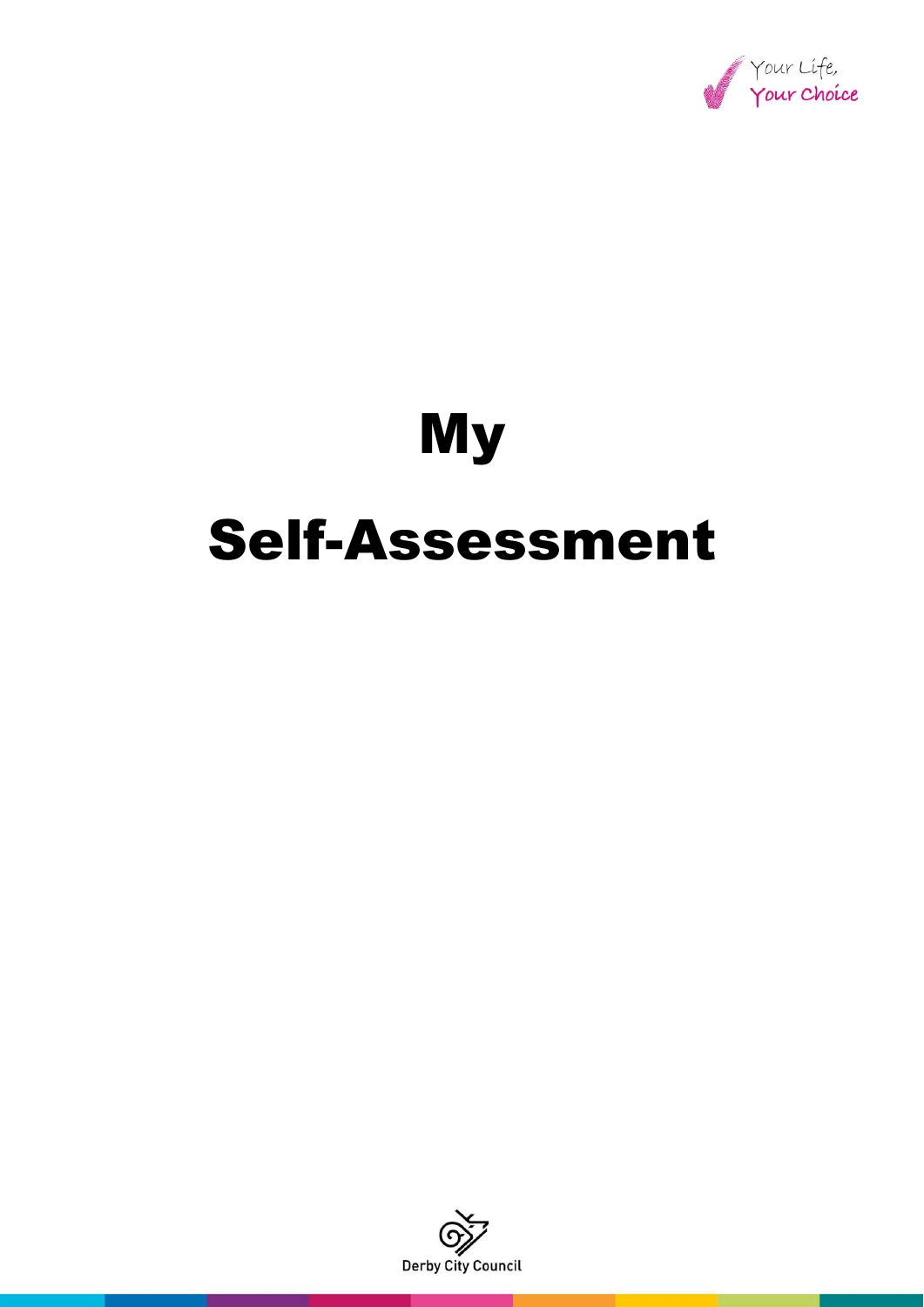This form will be used by you and your social care worker to identify your needs, how these impact on your wellbeing, and what you want to achieve in your day-to-day life. It will help to identify your strengths and capabilities and the support available to you in the community.

This information will be used to make a decision about whether your needs are eligible for care and support from the local authority as set out in the Care and Support Regulations 2014.

If you are eligible, the Council can then calculate how much Personal Budget you could get to buy your support.

If you are eligible for support, the amount you will be told is only an indication of what you could get. You will not know the actual amount of Personal Budget you would get until you have completed your support plan and had it agreed by the Council.

You may also have to contribute towards the cost of your social care support if you are assessed as able to pay. This will reduce the amount the Council will pay towards your Personal Budget. If you have savings over £23,250 you will have to pay the full cost of your care.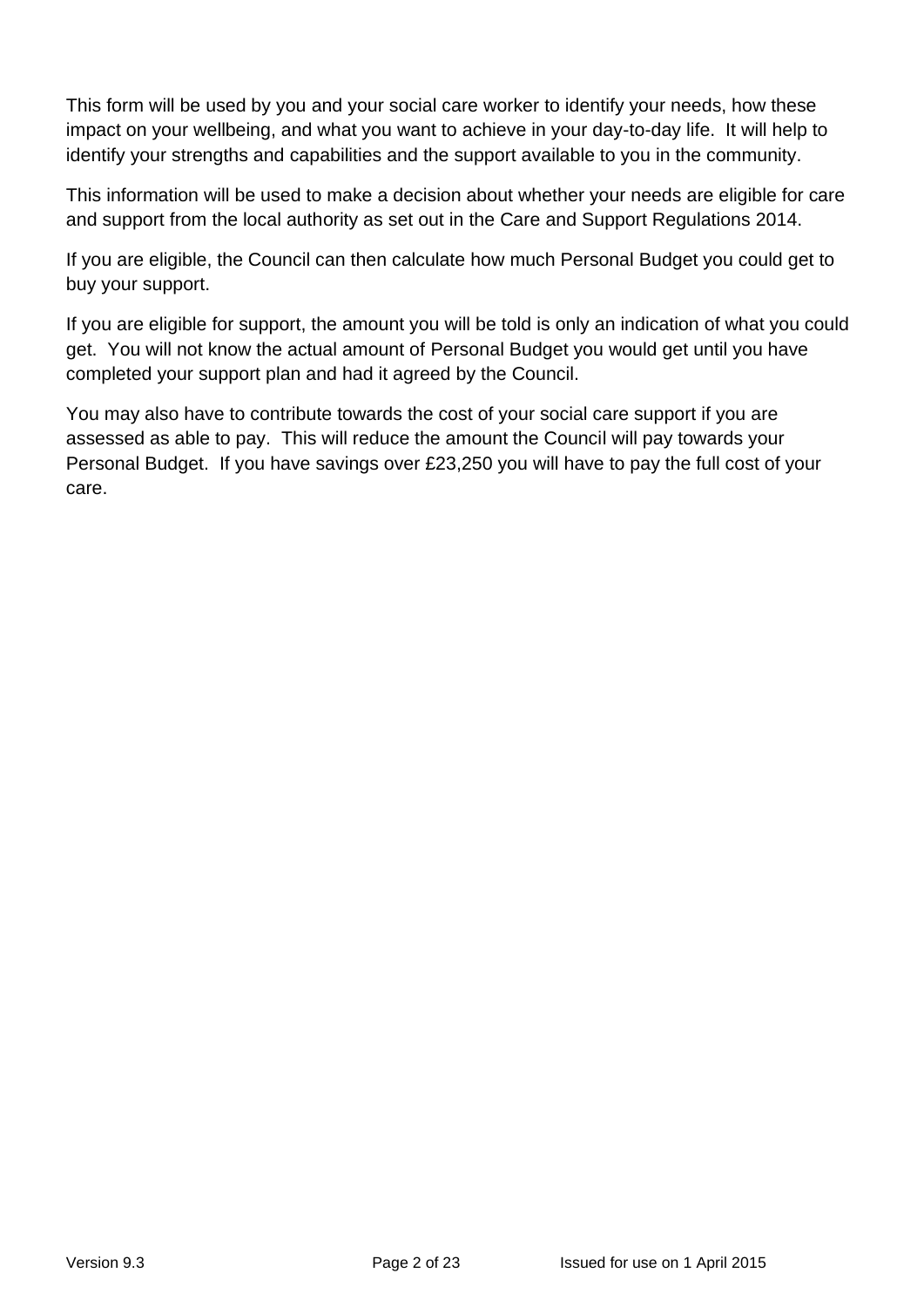#### **Person Details:**

| Name:                                                                   | <b>Preferred Name:</b> |  |
|-------------------------------------------------------------------------|------------------------|--|
| <b>Current address:</b>                                                 |                        |  |
| Number of people in property:                                           |                        |  |
| How do we access your<br>home?                                          |                        |  |
| Telephone no:                                                           |                        |  |
| Mobile no:                                                              |                        |  |
| <b>E-mail address:</b>                                                  |                        |  |
| Date of birth:                                                          | Gender:                |  |
| <b>Ethnicity:</b>                                                       | <b>Religion:</b>       |  |
| <b>Main language:</b>                                                   | <b>NHS no:</b>         |  |
|                                                                         | <b>DCC ID number:</b>  |  |
|                                                                         | <b>NI Number:</b>      |  |
| <b>Accommodation type:</b>                                              |                        |  |
| <b>Assessment date:</b>                                                 |                        |  |
| $Yes \mid$<br>No <sub>1</sub><br>Are you completing this form yourself? |                        |  |
| If not, who is helping you and why?                                     |                        |  |

| GP name:        |  |
|-----------------|--|
| <b>Address:</b> |  |
| Telephone no:   |  |

|                    | Do you consent to us sharing information with your GP and other professionals? |  |
|--------------------|--------------------------------------------------------------------------------|--|
| $Yes \mid No \mid$ |                                                                                |  |

**Do you consent to your GP sharing information with us?** Yes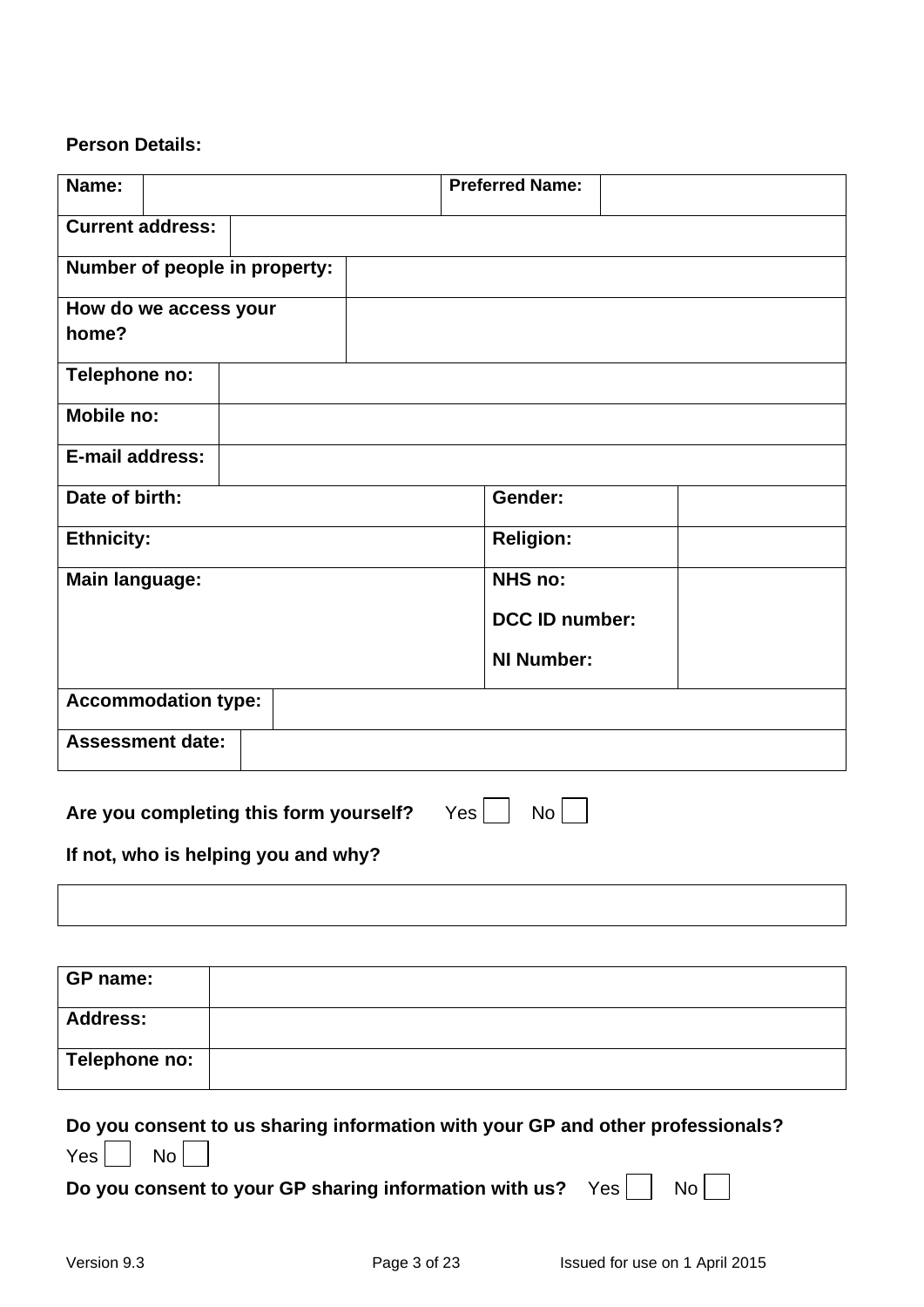**Please use these boxes to tell us about yourself.**

**Who I am – about myself:**

#### **What's important to me:**

**What a good day looks like for me:**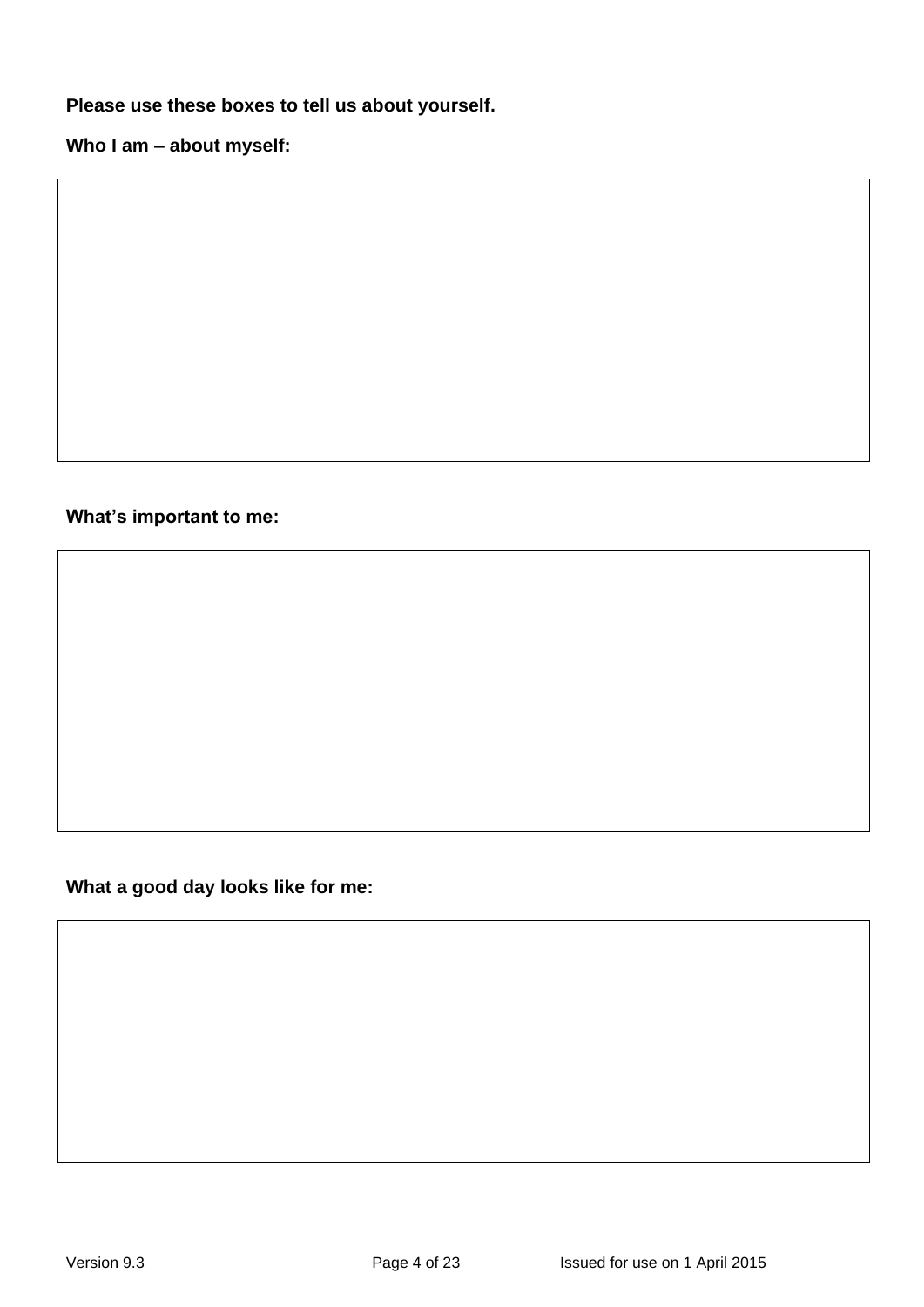#### **My Circle of Support**

**What I can do now** 

**Please use the chart to tell us about the people or groups that are important to you and who give you support and friendship to help do the things you want.**



| <b>Family, Friends, advocates</b><br>and other people I trust who<br>know me well | Community, work,<br>volunteering, education | <b>Access to wider community</b><br>groups, leisure, clubs, wider<br>social groups |
|-----------------------------------------------------------------------------------|---------------------------------------------|------------------------------------------------------------------------------------|
|                                                                                   |                                             |                                                                                    |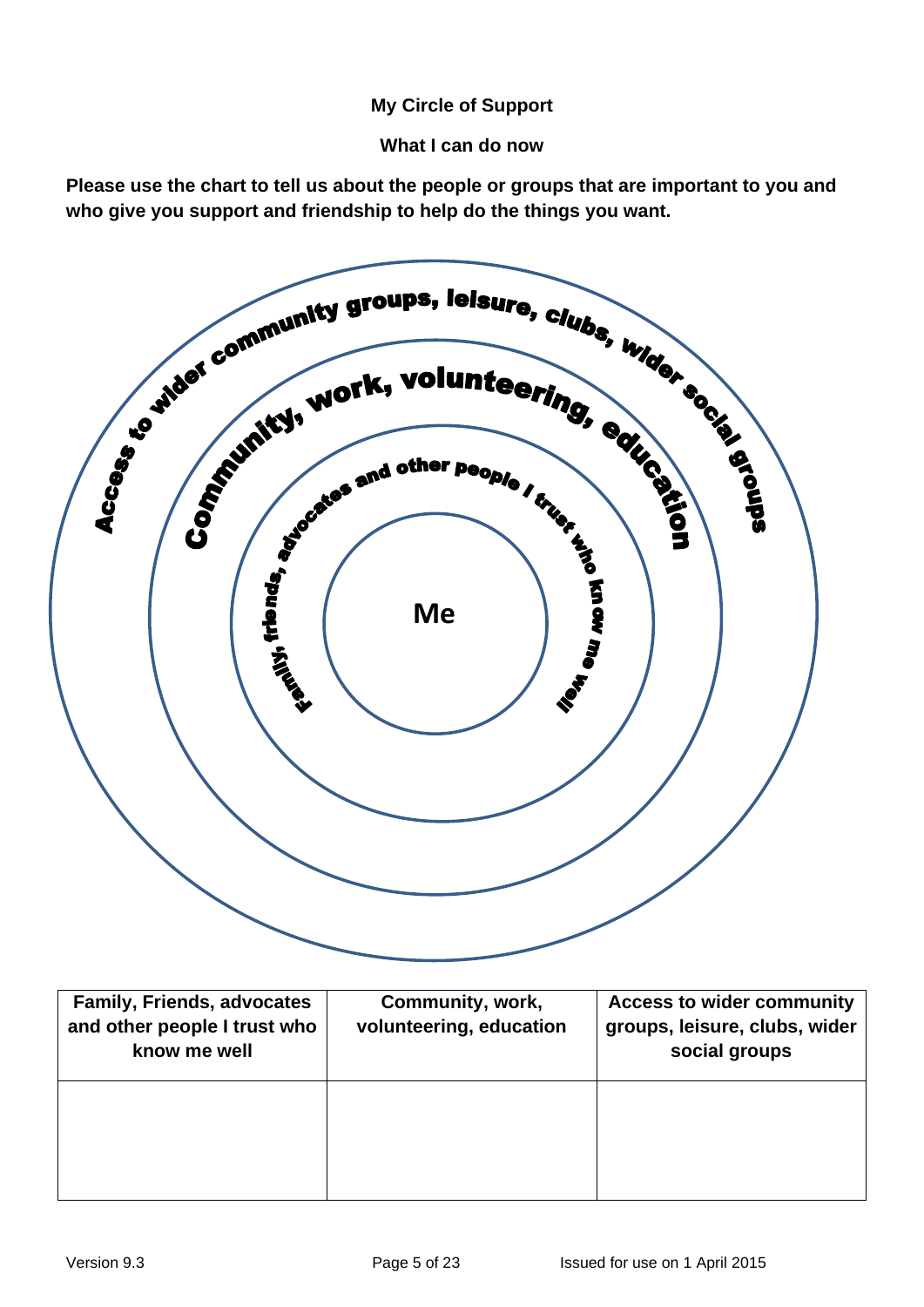## **If people help you now, tell us who they are and what they help you with.**

**Name and contact details:**

#### **Carers:**

| Do you agree to us sharing your assessment with your carer?                                       |
|---------------------------------------------------------------------------------------------------|
| $Yes \mid$<br>$\begin{array}{c c c c} \hline \text{No} & \text{Idon't have a career} \end{array}$ |
| Next of kin:                                                                                      |
|                                                                                                   |
|                                                                                                   |
| <b>Friends:</b>                                                                                   |
|                                                                                                   |
| <b>Circle of support:</b>                                                                         |
|                                                                                                   |
| <b>Emergency Contact:</b>                                                                         |
|                                                                                                   |
|                                                                                                   |

## **Organisations that help me:**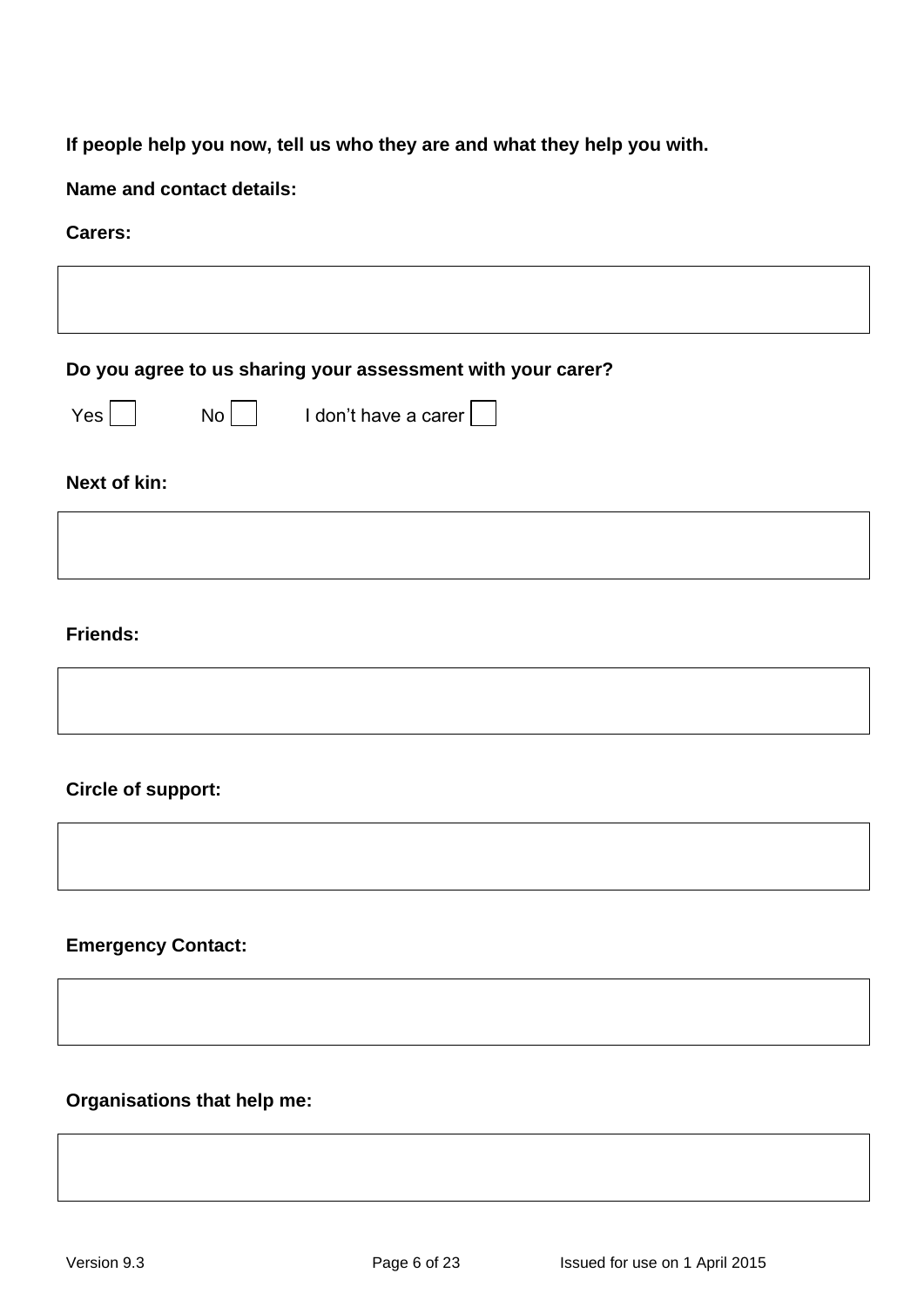**Reasons for contacting social care and summary of your situation.**

**Explain what you can do for yourself.**

**Explain what help you think you need and why, and what impact this has on your wellbeing.**

#### **How long do you feel that you may need support?**

## **Do you have a medical condition that prevents you from caring for yourself?**

| Yes  <br>No <sub>1</sub>                                              |
|-----------------------------------------------------------------------|
| Have you been assessed for Continuing Health Care? Yes<br>$No$        |
| Do you need support with taking medication?                           |
| Yes  <br>No <sub>1</sub>                                              |
| If "yes" to any of the above questions, please provide brief details. |
|                                                                       |
|                                                                       |
|                                                                       |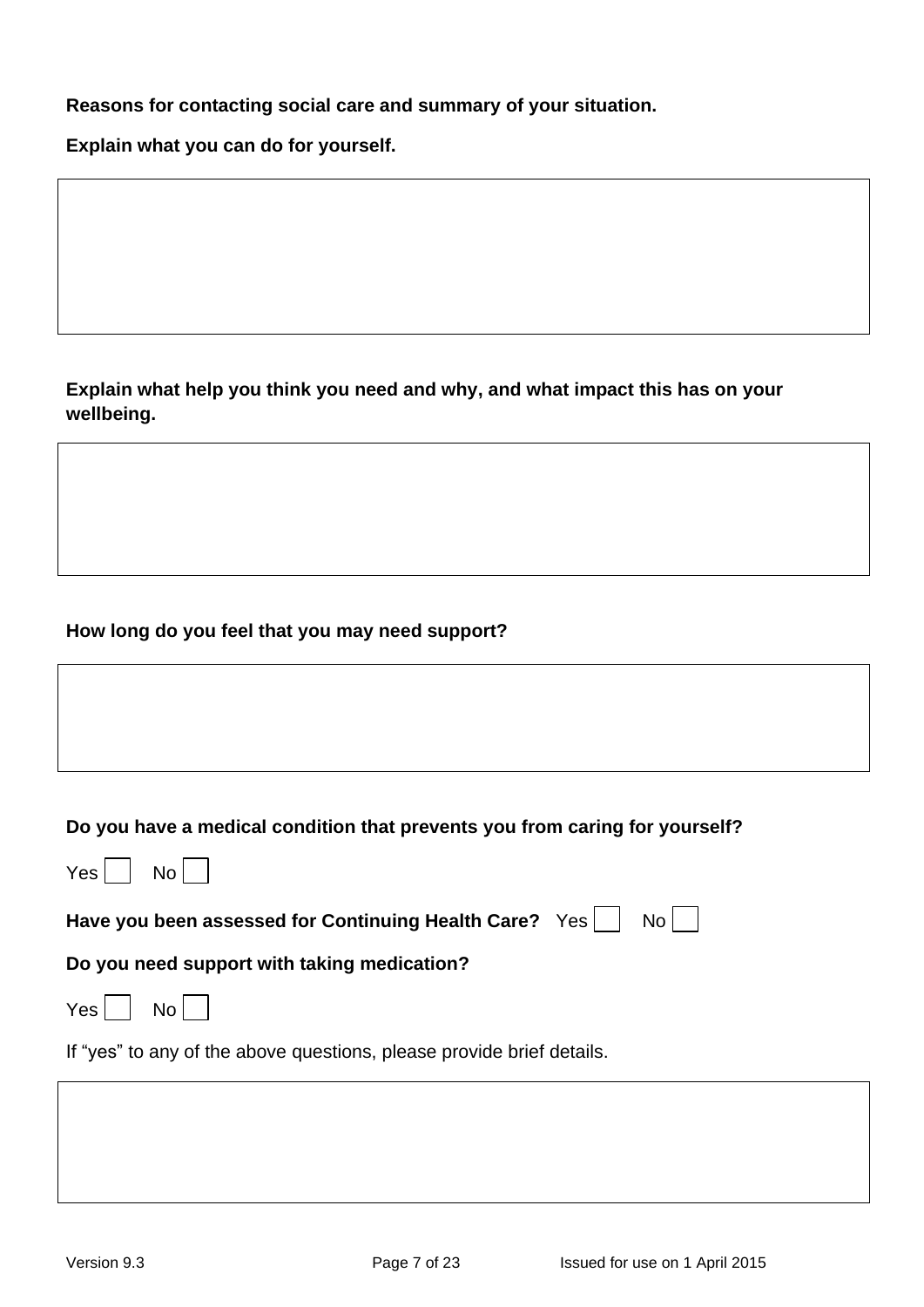**Please fill in the sections where you think that you may need help.** 

| 1. Personal Care                                                                                                                                                                                                           |  |  |
|----------------------------------------------------------------------------------------------------------------------------------------------------------------------------------------------------------------------------|--|--|
| Do you need support with your personal care?<br>No <sub>1</sub><br>Yes                                                                                                                                                     |  |  |
| What I would like to be different or better; what I want to be able to do:<br>This might include bathing, showering, using the toilet, shaving, dressing and undressing,<br>personal grooming and moving around your home. |  |  |
|                                                                                                                                                                                                                            |  |  |
|                                                                                                                                                                                                                            |  |  |
| How often do you need support or encouragement with your personal care?                                                                                                                                                    |  |  |
| Several times a day<br>Twice a day                                                                                                                                                                                         |  |  |
| Once a day<br>Once or twice a week                                                                                                                                                                                         |  |  |
| Yes $/$<br><b>No</b><br>Do you need support at night as well as during the day?                                                                                                                                            |  |  |
| Do you need more than one person to support you                                                                                                                                                                            |  |  |
| Yes /<br>Yes /<br>at night?<br><b>No</b><br>during the day?<br><b>No</b>                                                                                                                                                   |  |  |
| How much of the support that you need is a carer or your family willing and able to<br>provide?                                                                                                                            |  |  |
| A lot of it<br>Only a little of it<br>None of it<br>All of it                                                                                                                                                              |  |  |
|                                                                                                                                                                                                                            |  |  |

**To be used by your allocated worker and/or the people who support you for their views**

| Assessed level of need - This part is to be completed by your social care worker       |
|----------------------------------------------------------------------------------------|
| You cannot manage any of your personal care on your own                                |
| $\Box$ You cannot manage one or more essential parts of your personal care on your own |
| You can manage all the essential parts of your personal care on your own               |
| You can manage most of your personal care on your own                                  |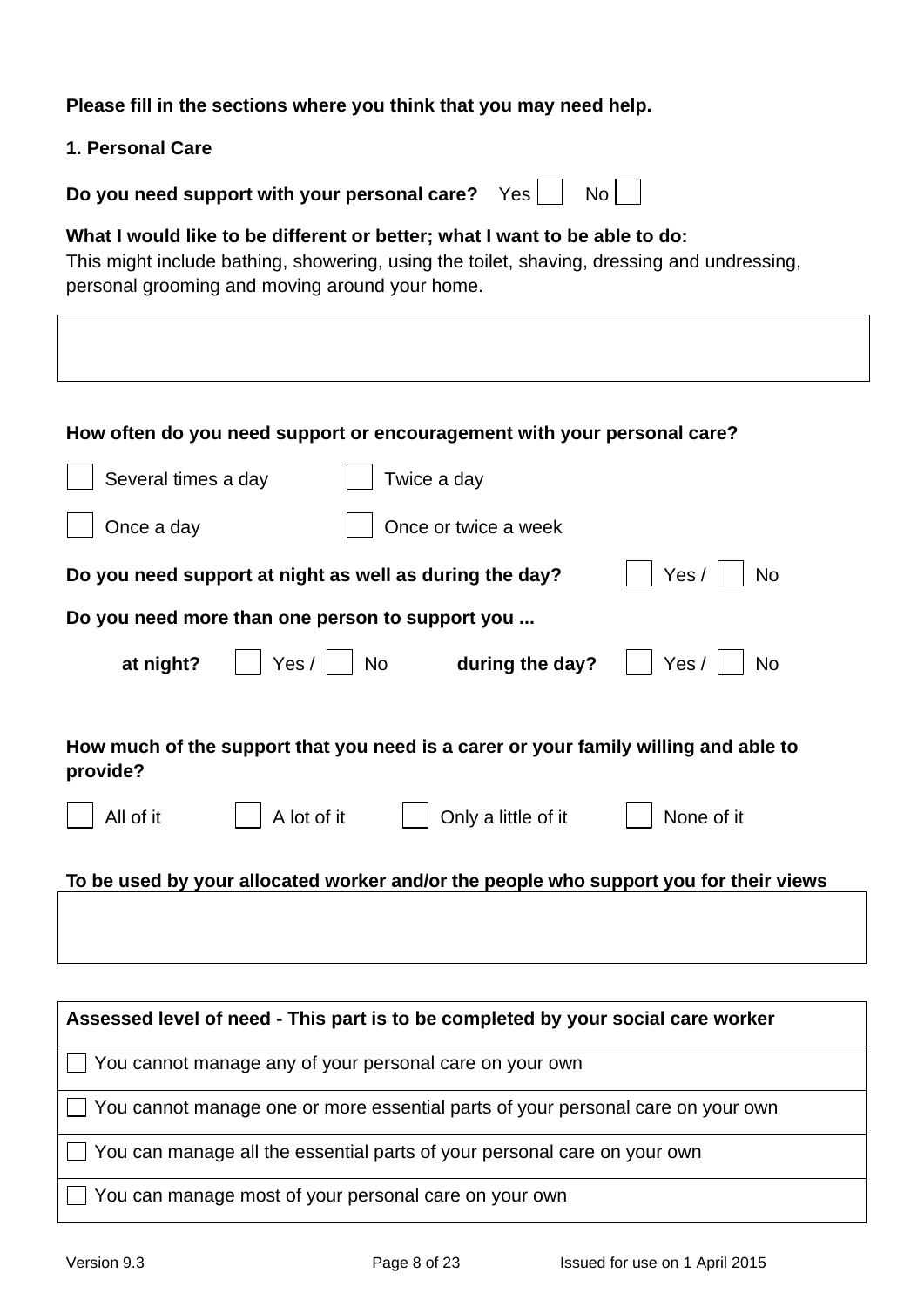#### **2. Eating and Drinking**

**Do you need support with eating and drinking?** Yes  $\Box$  No

## **What I would like to be different or better; what I want to be able to do:**

This might include your ability to prepare drinks and food, your ability to eat food, and any dietary needs.

| How often do you need support with eating and drinking or meal preparation?                     |
|-------------------------------------------------------------------------------------------------|
| Several times a day<br>Once a day                                                               |
|                                                                                                 |
| How much of the support that you need is a carer or your family willing and able to<br>provide? |
| Only a little of it<br>All of it<br>A lot of it<br>None of it                                   |
| To be used by your allocated worker and/or the people who support you for their views           |
|                                                                                                 |
|                                                                                                 |
|                                                                                                 |
|                                                                                                 |
|                                                                                                 |
|                                                                                                 |
| Assessed level of need - This part is to be completed by your social care worker                |
| Without support you are likely to become ill or severely malnourished                           |
| Without support you will not be able to maintain a healthy diet                                 |
| Without support you will be able to maintain a healthy diet                                     |

Without support you will be able to eat and drink most of the food you choose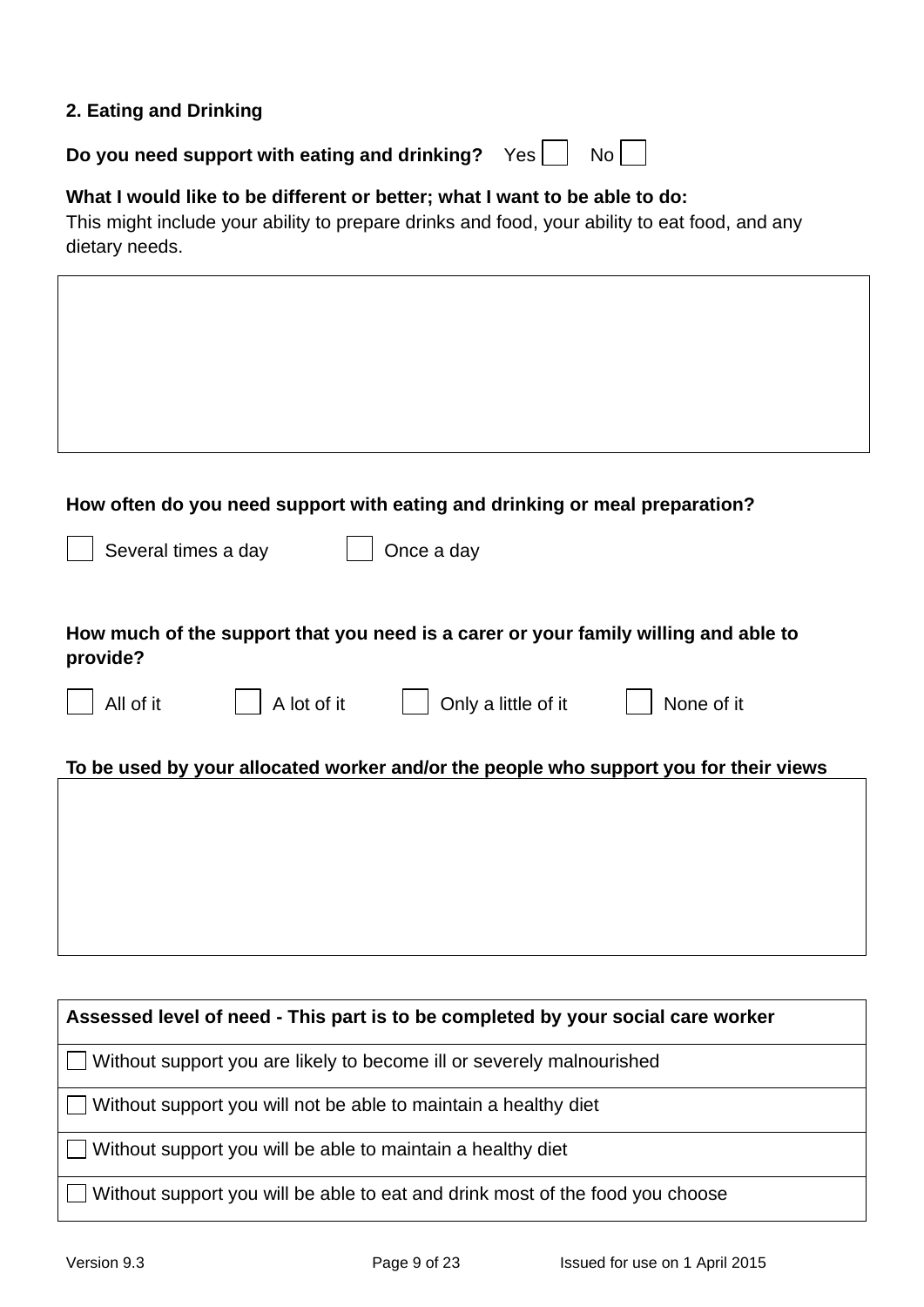#### **3. Making Decisions**

## **Do you need support with making decisions?** Yes | No

#### **What I would like to be different or better; what I want to be able to do:**

This might include how you communicate, improving your level of understanding and comprehension, managing your money and finances, and letting people know what you want.

Tell us the decisions that you can make and the decisions where you think you need help and who may help you.

| How often do you need support to make decisions?                                                |  |  |
|-------------------------------------------------------------------------------------------------|--|--|
| Several times a day<br>Once or twice a day<br>2 or 3 times a week                               |  |  |
| How much of the support that you need is a carer or your family willing and able to<br>provide? |  |  |
| All of it<br>A lot of it<br>Only a little of it<br>None of it                                   |  |  |
| To be used by your allocated worker and/or the people who support you for their views           |  |  |
|                                                                                                 |  |  |
|                                                                                                 |  |  |
|                                                                                                 |  |  |
|                                                                                                 |  |  |
| Assessed level of need - This part is to be completed by your social care worker                |  |  |
| You will not have any choice or control over your life without support                          |  |  |
| You will only have partial choice and control over your life without support                    |  |  |
| You will have choice and control over many aspects of your life without support                 |  |  |
| You will have choice and control over most of your life without support                         |  |  |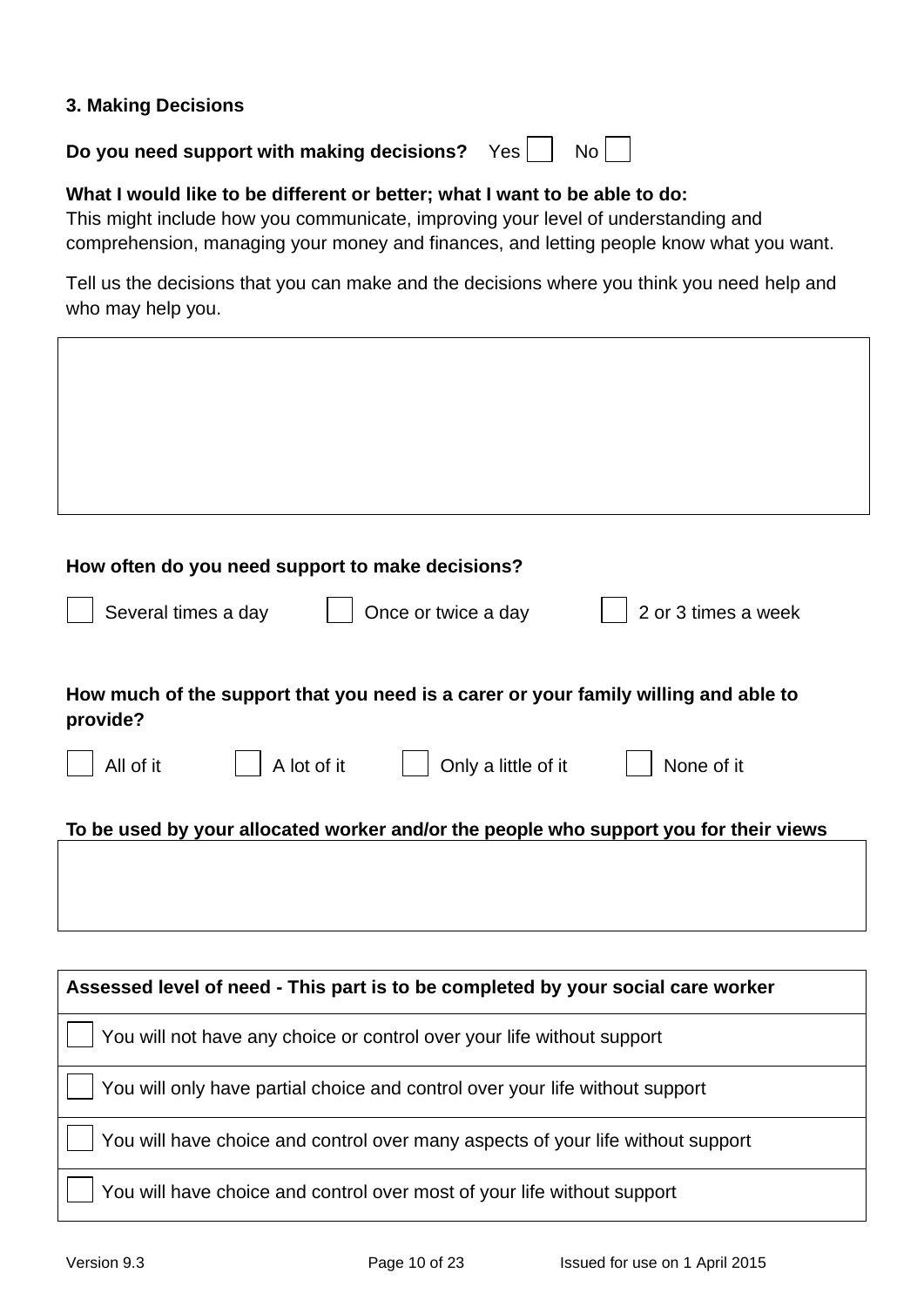#### **4. How I run and maintain my home**

| Do you need support with running and maintaining your home? $Yes$   No |  |  |  |
|------------------------------------------------------------------------|--|--|--|
|------------------------------------------------------------------------|--|--|--|

#### **What I would like to be different or better; what I want to be able to do:**

This might include where you live, who you live with, what benefits you get, what tasks you find difficult and who helps you with these - such as shopping, cleaning, laundry, who helps you with budgeting, and who is responsible for your household repairs.

| How often do you need support to run and maintain your home?                                    |
|-------------------------------------------------------------------------------------------------|
| Several times a day<br>Several times a week                                                     |
| Once or twice a week<br>Less than once a week                                                   |
| How much of the support that you need is a carer or your family willing and able to<br>provide? |
| A lot of it<br>Only a little of it<br>None of it<br>All of it                                   |
| To be used by your allocated worker and/or the people who support you for their views           |
|                                                                                                 |
|                                                                                                 |
|                                                                                                 |
|                                                                                                 |
| Assessed level of need - This part is to be completed by your social care worker                |
| You cannot do any of your household tasks without support                                       |
| You cannot do one or more important household tasks without support                             |
| You can do most of your household tasks without support                                         |
| You can do nearly all of your household tasks without support                                   |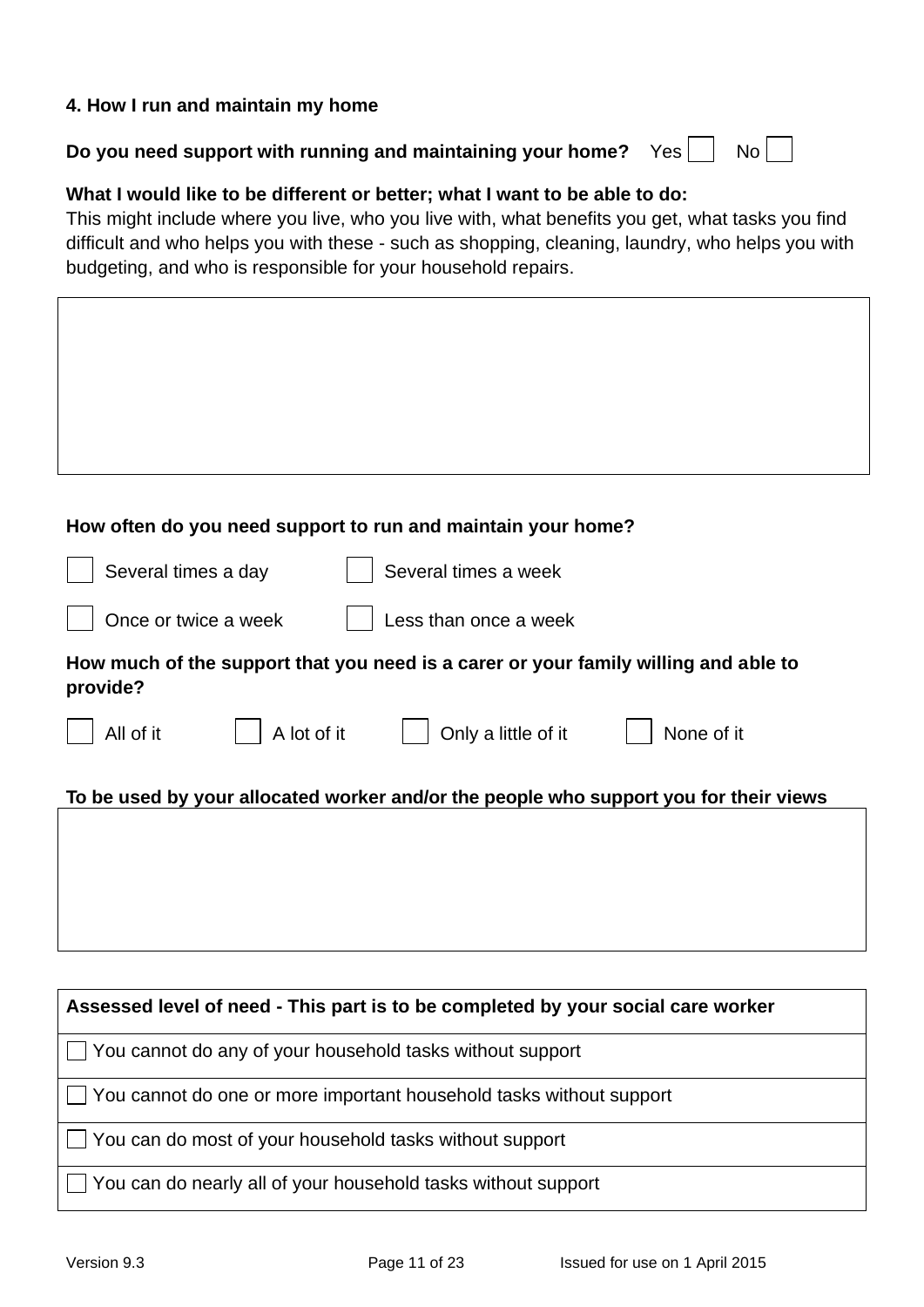#### **5. Being part of my community**

| Do you need support to be part of your community? $Yes \mid \text{No} \mid \text{[}$ |  |  |  |
|--------------------------------------------------------------------------------------|--|--|--|
|--------------------------------------------------------------------------------------|--|--|--|

#### **What I would like to be different or better; what I want to be able to do:**

This might include your mobility - how will you get about, your ability to use public transport, what activities you like, your culture, your ability to access community/ cultural/ religious groups and keeping your circle of support, including family and friends.

| How often do you need support with being part of your community?                                |
|-------------------------------------------------------------------------------------------------|
| Several times a day<br>Once or twice a day                                                      |
| Several times a week<br>Once a week or less                                                     |
| How much of the support that you need is a carer or your family willing and able to<br>provide? |
| A lot of it<br>Only a little of it<br>None of it<br>All of it                                   |
| To be used by your allocated worker and/or the people who support you for their views           |
|                                                                                                 |
|                                                                                                 |
|                                                                                                 |
| Assessed level of need - This part is to be completed by your social care worker                |
| On your own you will become isolated from important relationships and social activities         |
| You will only maintain a few important relationships and social activities on your own          |
| You will maintain many important relationships and social activities on your own                |
| You will maintain most of your important relationships and social activities on your own        |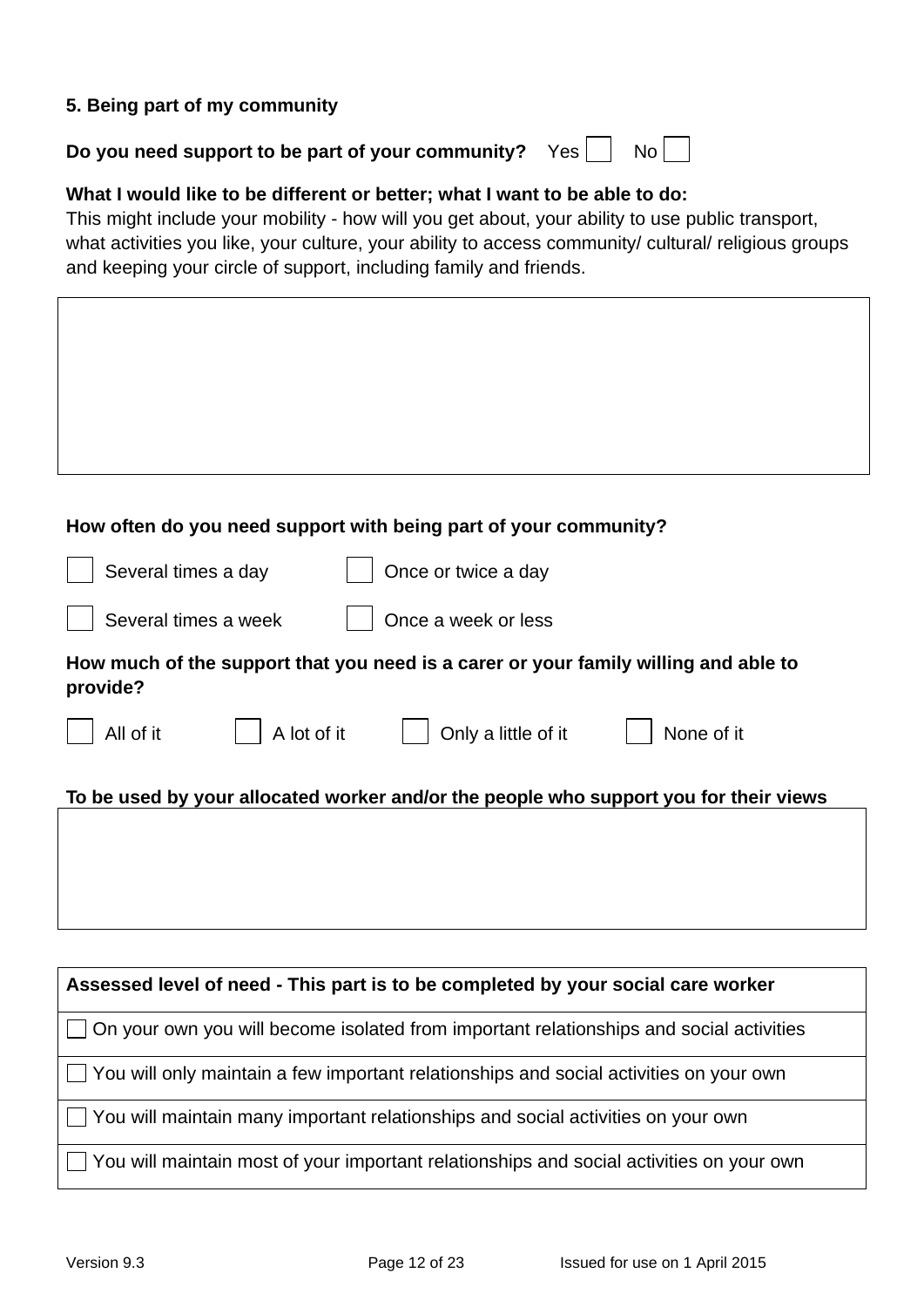#### **6. Being able to have work and learning opportunities**

This part is about working and learning. The work may include voluntary work or paid work that you choose to do. This part is also about learning opportunities at a local college or community centre or anywhere else you choose to attend.

| Do you need support to have work and learning opportunities? Yes $\Box$ No $\Box$ |  |  |  |
|-----------------------------------------------------------------------------------|--|--|--|
|-----------------------------------------------------------------------------------|--|--|--|

#### **What I would like to be different or better; what I want to be able to do:**

This might include what work you would like to do, what you want to learn, and what education you have at the moment.

| How often do you need support to be able to have work and learning opportunities?               |
|-------------------------------------------------------------------------------------------------|
| Once a day<br>Several times a day<br>Once or twice a week                                       |
| How much of the support that you need is a carer or your family willing and able to<br>provide? |
| All of it<br>A lot of it<br>Only a little of it<br>None of it                                   |
| To be used by your allocated worker and/or the people who support you for their views           |
|                                                                                                 |
|                                                                                                 |
|                                                                                                 |
| Assessed level of need - This part is to be completed by your social care worker                |
| You will not be able to use or develop any of your skills on your own                           |
| You will be able to use and develop only a few of your skills on your own                       |
| You will be able to use and develop many of your skills on your own                             |
| You will be able to use and develop most of your skills on your own                             |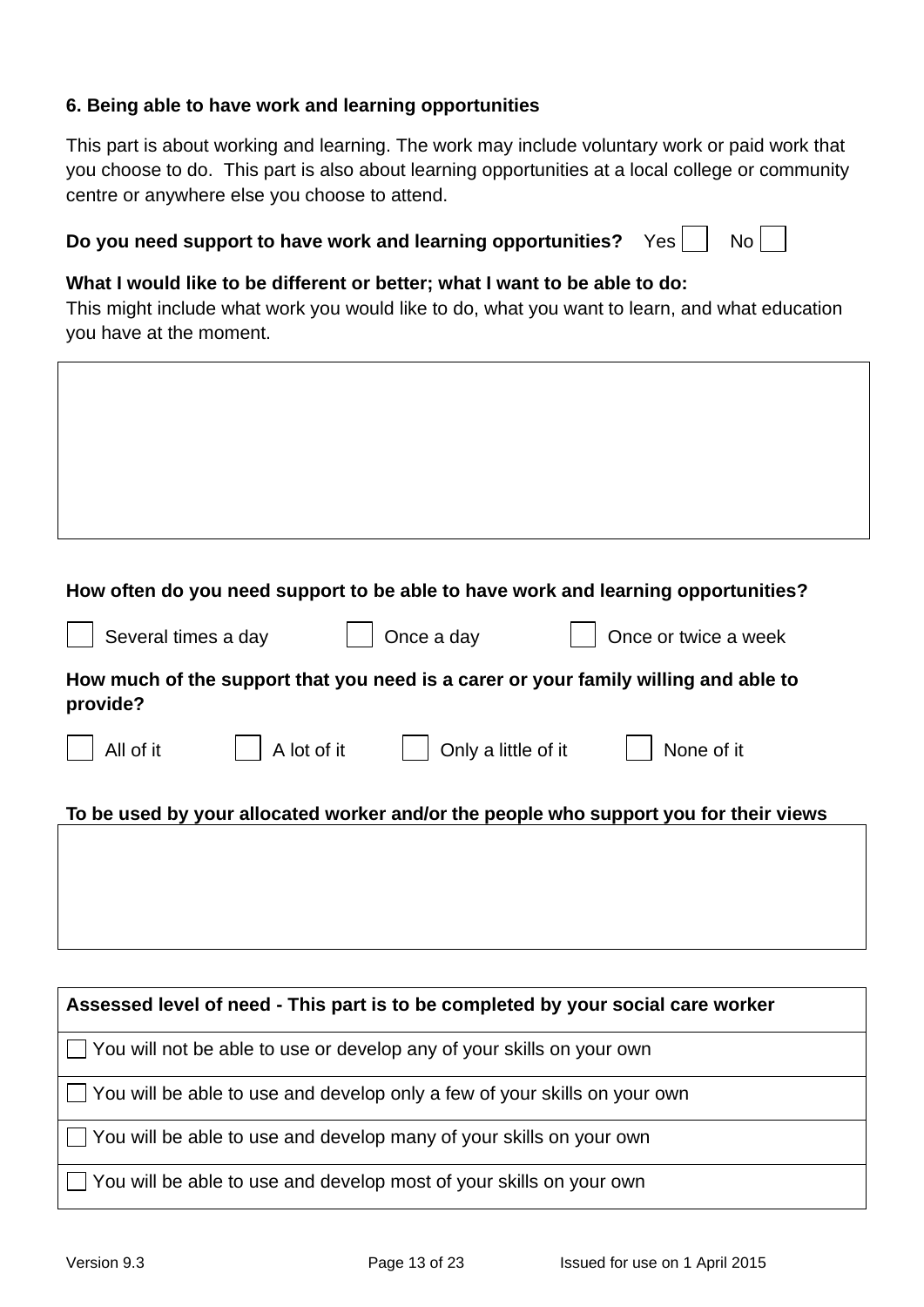#### **7. Being safe in the community and being safe in my home**

#### **Do you need support to be safe in the community and safe in your home?**

 $Yes$   $|$  No

#### **What I would like to be different or better; what I want to be able to do:**

This might include feeling safe in your home and/or community and being safe in your home and/or community; your physical and mental health; smoking; substance misuse; your emotional wellbeing – including how you feel, any risk of harm to yourself and/or others, and any antisocial behaviour.

| How often do you need support to keep yourself safe?                                            |
|-------------------------------------------------------------------------------------------------|
| Several times a week<br>Several times a day<br>Once a week or less                              |
| Yes/<br>Do you need support at night as well as during the day?<br><b>No</b>                    |
| Do you need more than one person to support you                                                 |
| $Yes /  $ No<br>at night?<br>during the day?<br>Yes /<br><b>No</b>                              |
| How much of the support that you need is a carer or your family willing and able to<br>provide? |
| A lot of it<br>Only a little of it<br>All of it<br>None of it                                   |
| To be used by your allocated worker and/or the people who support you for their views           |
|                                                                                                 |
|                                                                                                 |
| Assessed level of need - This part is to be completed by your social care worker                |
|                                                                                                 |
| Without support you will be at serious risk of abuse or harm                                    |
| Without support you will be at significant risk of abuse or harm                                |
| $\vert$ Mithout quanort thare will only be a small righ of obuse or began                       |

 $\Box$  Without support there will only be a small risk of abuse or harm

Without support there will be very little risk of abuse or harm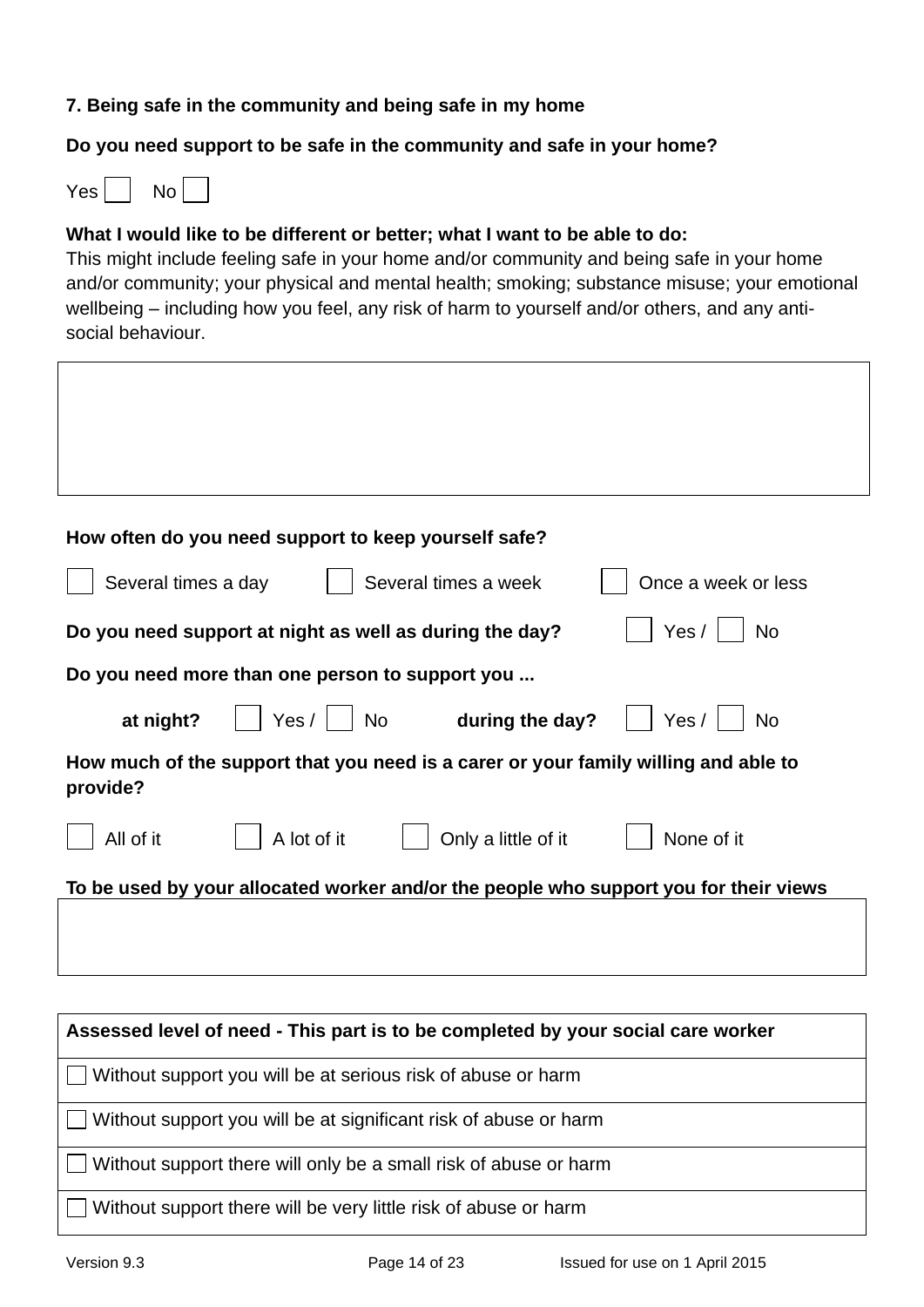#### **8. Managing my behaviour**

**Do you need support to manage your behaviour?** Yes  $\vert$  No

#### **What I would like to be different or better; what I want to be able to do:**

This might include the risks you face from your behaviour or lack of understanding, what behaviours you have that affect others, how you get on with other people, what relationships you have that help you - including medication or support, and your mental health/emotional wellbeing.

| How often do you need support to manage your behaviour?                                         |
|-------------------------------------------------------------------------------------------------|
| Several times a day<br>Several times a week<br>Once a week or less                              |
| Yes / $ $<br><b>No</b><br>Do you need support at night as well as during the day?               |
| Do you need more than one person to support you                                                 |
| Yes /   No<br>Yes $/$<br>at night?<br>during the day?<br><b>No</b>                              |
| How much of the support that you need is a carer or your family willing and able to<br>provide? |
| A lot of it<br>Only a little of it<br>None of it<br>All of it                                   |
| To be used by your allocated worker and/or the people who support you for their views           |
|                                                                                                 |
|                                                                                                 |
| Assessed level of need - This part is to be completed by your social care worker                |
| You will not have any control over your reactions without support                               |

 $\Box$  You will only have partial control over your reactions without support

 $\Box$  You will normally have control over your reactions without support

□ You will nearly always have control over your reactions without support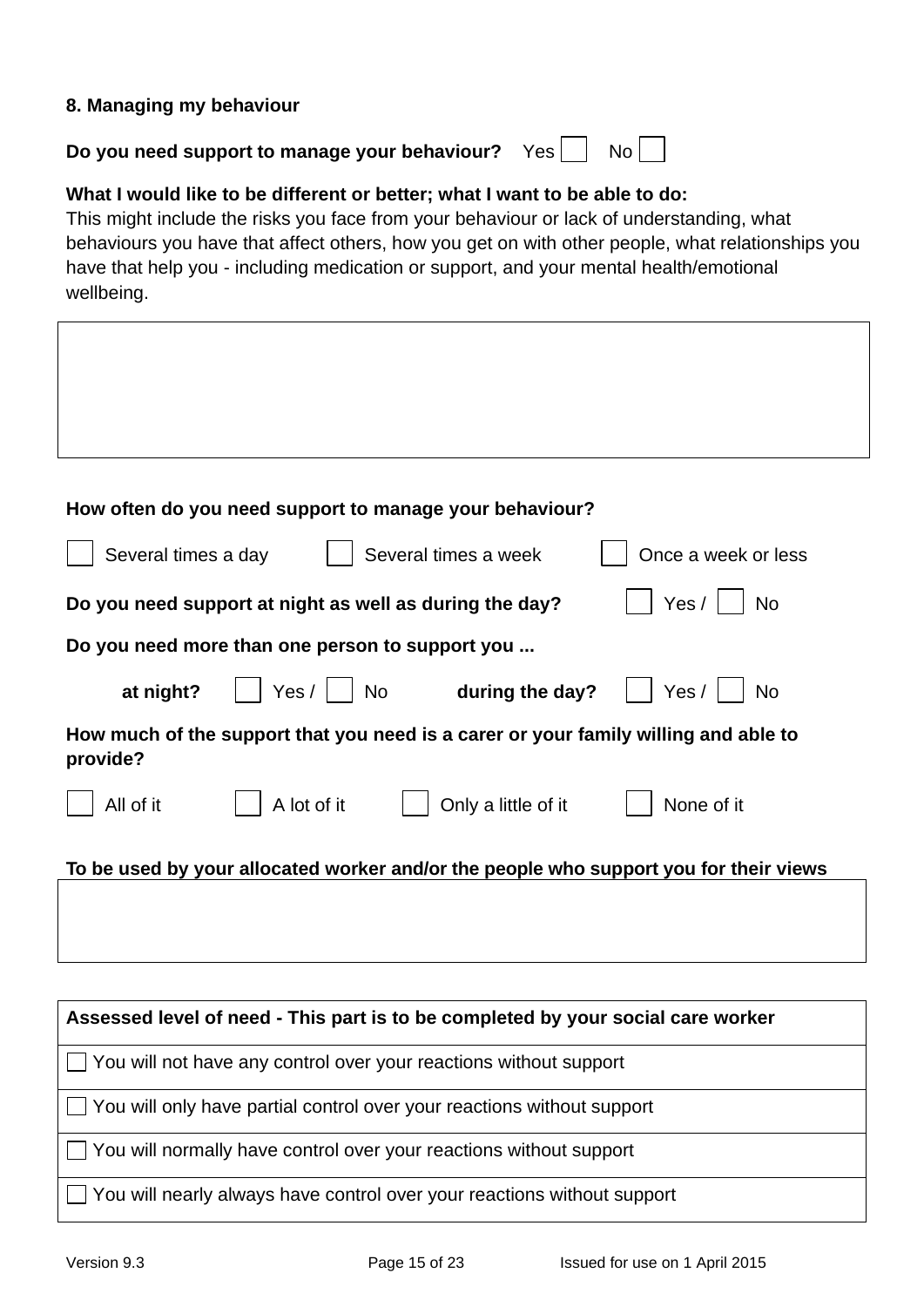#### **9. Being a parent or carer**

## **Do you need support to care for someone else such as your child or a parent?**

 $Yes \nightharpoonup No$ 

## **What I would like to be different or better; what I want to be able to do:**

This might include what support you need in your role of carer, who you care for, and what support they need.

| How often do you need support as a parent or carer?                                             |
|-------------------------------------------------------------------------------------------------|
| Twice a day<br>Several times a day                                                              |
| Once a day<br>Once or twice a week                                                              |
| How much of the support that you need is a carer or your family willing and able to<br>provide? |
| A lot of it<br>All of it<br>Only a little of it<br>None of it                                   |
| To be used by your allocated worker and/or the people who support you for their views           |
|                                                                                                 |
|                                                                                                 |
|                                                                                                 |
|                                                                                                 |
| Assessed level of need - This part is to be completed by your social care worker                |
| You will not be able to fulfil any of your family responsibilities without support              |
| You will not be able to fulfil many of your family responsibilities without support             |
| You will be able to fulfil most of your family responsibilities without support                 |
| You will be able to fulfil nearly all of your family responsibilities without support           |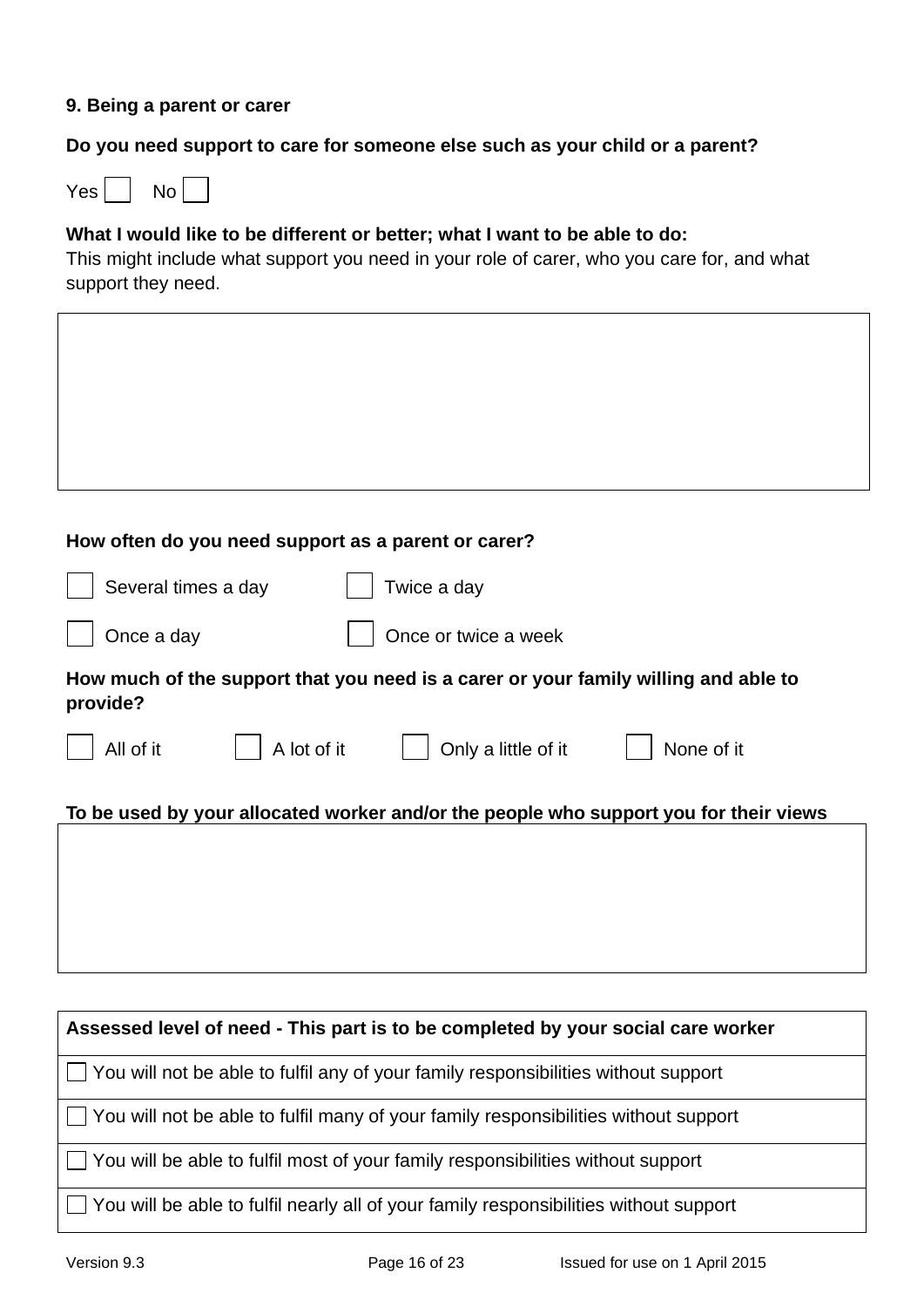#### **10. Carers**

| Do you have an unpaid carer who helps and supports you? $Yes \Box \ No$ |  |  |
|-------------------------------------------------------------------------|--|--|
| This could be a family member or close friend.                          |  |  |

#### **If you have an unpaid personal carer, the rest of this page is for them to complete.**

**Your carer:** Please tell us about the support or care that you are willing and able to provide for the person who has completed this form. The support you give may be helping them to do something, encouraging or reminding them to do it, or giving them emotional support.

#### **How does providing support affect your life?**

|  | It causes me no issues in daily life. |  |  |  |  |  |
|--|---------------------------------------|--|--|--|--|--|
|--|---------------------------------------|--|--|--|--|--|

It causes some issues and has some effect on my daily life.

It causes significant issues and has a significant impact on my daily life.

It has a critical impact on daily life and affects my health and wellbeing.

You are also entitled to a full Carer's Assessment - or if you are under 18 a Young Carer's Assessment - currently done by Derbyshire Carers Association. This looks in detail at your needs and how your caring role impacts on your life.

## Have you had a Carer's Assessment? | | Yes / | No.

If "Yes" on what date?

If not, and you would like to have one, you can find details on the Carer's page on the council website: <http://www.derby.gov.uk/health-and-social-care/carers/carers-support/>

| If you do not want a separate carer's assessment, would you, and the person you support, like |  |  |  |  |  |
|-----------------------------------------------------------------------------------------------|--|--|--|--|--|
| to treat this as a combined assessment? $\vert \ \vert$ Yes / $\vert \ \vert$ No.             |  |  |  |  |  |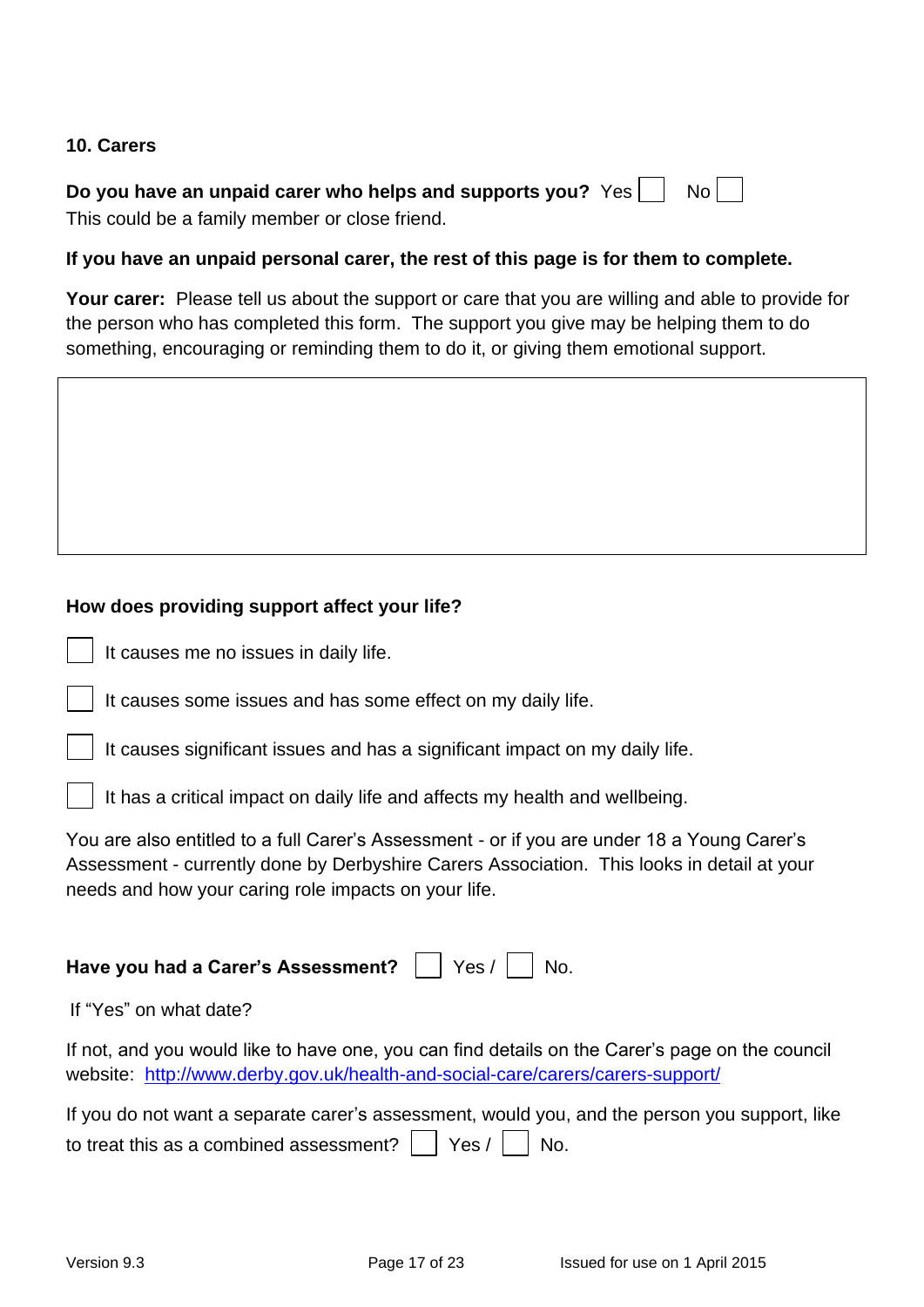## **11. Your future housing needs and choices**

| <b>Current living arrangements Please choose one:</b> |
|-------------------------------------------------------|
| Alone                                                 |
| With parents                                          |
| Share with other family - specify relationship        |
| Share with friends                                    |
| Residential college                                   |
| Supported lodgings                                    |
| <b>Extra Care</b>                                     |
| <b>Residential care</b>                               |
| Other                                                 |
| If Other, please provide details:                     |
|                                                       |
|                                                       |

| Accommodation type Please choose one: |
|---------------------------------------|
| House                                 |
| Flat                                  |
| Bungalow                              |
| Other                                 |
| If Other, please provide details:     |
|                                       |
|                                       |

**Tenure** Please choose one:

| $\Box$ Own and live in my own home |  |  |  |  |  |  |  |  |
|------------------------------------|--|--|--|--|--|--|--|--|
|------------------------------------|--|--|--|--|--|--|--|--|

 $\Box$  Live in home owned by parents

- Rent from the council
- $\Box$  Rent from a housing association
- Rent from a private landlord
- $\Box$  Resident in institution select from drop down list
- $\Box$  Other

If Other, please provide details: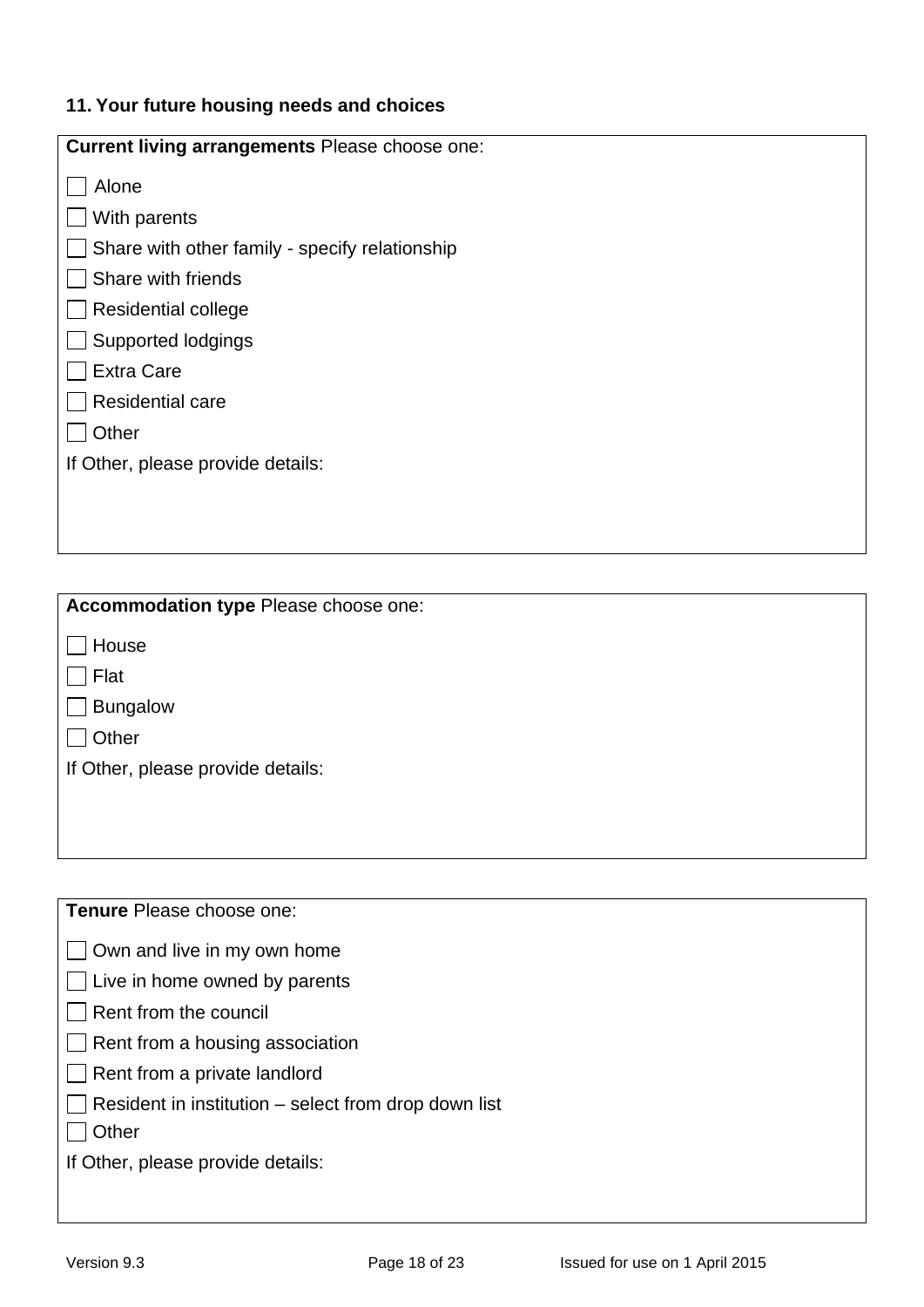**If you rent a property, do you receive any support to run your tenancy or deal with your** 

| ۹ |  |
|---|--|
|---|--|

If "yes" Who helps you?

| Considering the future, what living arrangements would help you to maximise your<br>wellbeing and independence? Please choose one: |
|------------------------------------------------------------------------------------------------------------------------------------|
| Living on my own in my own home                                                                                                    |
| Sharing with friends                                                                                                               |
| Sharing with family                                                                                                                |
| Living in supported accommodation                                                                                                  |
| Other                                                                                                                              |
| If Other, please provide details:                                                                                                  |
|                                                                                                                                    |
|                                                                                                                                    |
|                                                                                                                                    |

**If you need to move to get this accommodation, when would be the best time to move?**  Please choose one:

 $\Box$  As soon as possible

 $\Box$  Between 3 - 6 months

 $\Box$  Between 6 – 12 months

- $\Box$  Between 1 2 years
- $\Box$  More than 2 years

**How would you like to get this accommodation?** Please choose one:

Rent from the Council or a Housing Association

 $\Box$  Rent from a private landlord

- $\Box$  Rent from a care provider
- $\Box$  Buy my own property maybe with support from family

If Other, please provide details: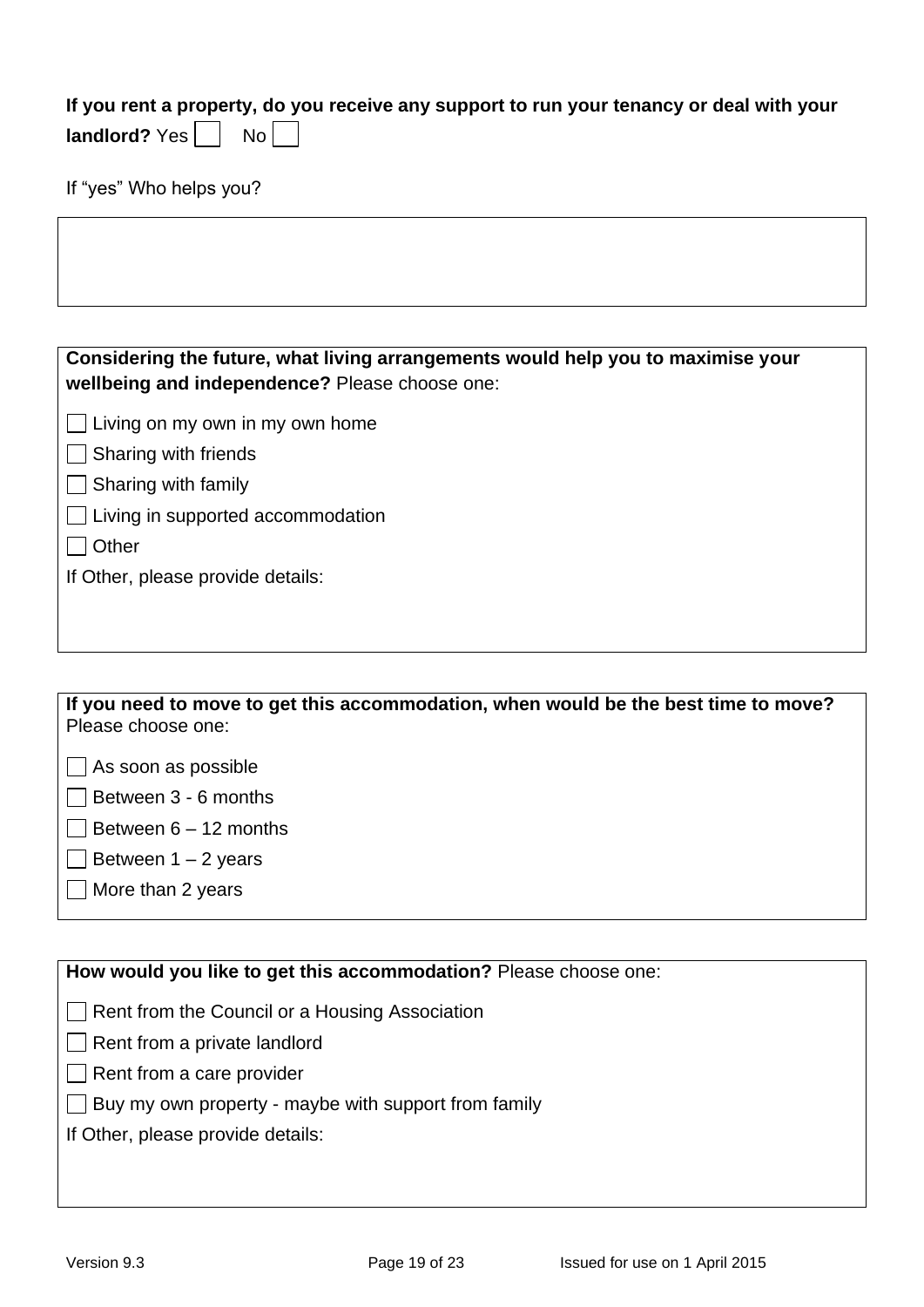#### **Assessment Conclusion**

## **This part is to be completed by your social care worker.**

To include details of:

- any recommendations
- unacceptable risks and differences of opinion
- actions
- advice provided
- specialist assessment
- signposting discussed
- consideration with regard to Mental Capacity

#### **Is this person eligible for support under the Care Act 2014?**

- The adult's needs arise from or are related to a physical or mental impairment or illness.
- As a result of the adult's needs the adult is unable to achieve two or more of the specified outcomes
- As a consequence of being unable to achieve these outcomes there is, or there is likely to be, a significant impact on the adult's wellbeing.

| Yes $\overline{ }$<br>No ' |
|----------------------------|
|----------------------------|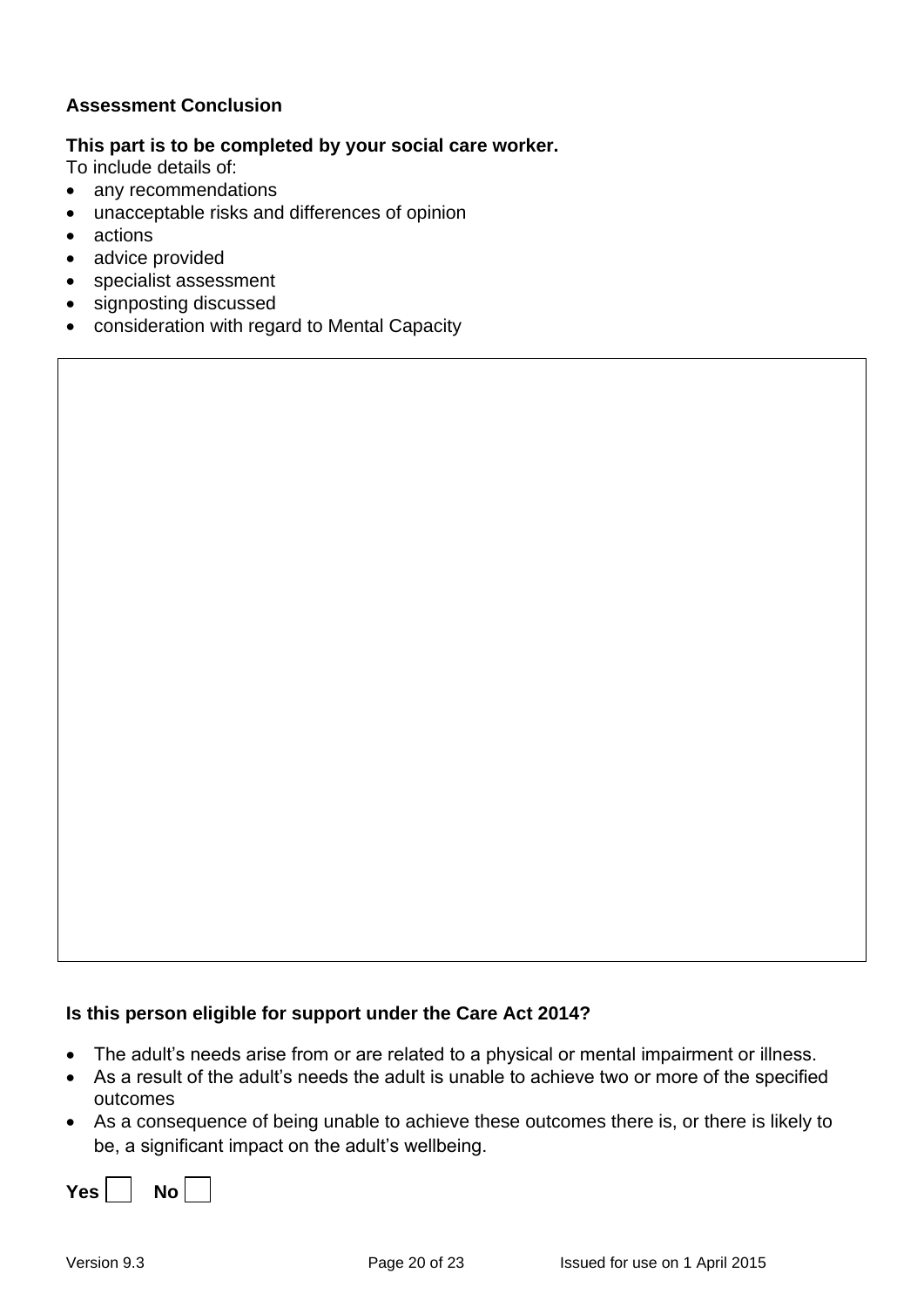| Have any specialist assessments been requested or completed? | $Yes \n\begin{array}{ c c } \n\hline\n\end{array} No \n\begin{array}{ c c } \n\hline\n\end{array}$ |  |  |
|--------------------------------------------------------------|----------------------------------------------------------------------------------------------------|--|--|
|--------------------------------------------------------------|----------------------------------------------------------------------------------------------------|--|--|

| 'NO |  |
|-----|--|
|     |  |

If "yes", please provide details:

| Do health or housing need to be informed, or a referral made due to                                                                                                                              |  |                         |  |
|--------------------------------------------------------------------------------------------------------------------------------------------------------------------------------------------------|--|-------------------------|--|
| issues arising out of this assessment?                                                                                                                                                           |  | Yes<br>No               |  |
| Do any links with the local community or Local Area Coordinators -<br>LAC - need to be made to help with support/prevention?                                                                     |  | Yes<br>No               |  |
| Have any interim support arrangements been made?                                                                                                                                                 |  | <b>Yes</b><br><b>No</b> |  |
| If "yes", please provide details:                                                                                                                                                                |  |                         |  |
|                                                                                                                                                                                                  |  |                         |  |
|                                                                                                                                                                                                  |  |                         |  |
| Does information about Community Volunteer Service - CVS, 'I want<br>to work', Adult Learning Service, Local Area Coordinators - LAC or<br>Yes<br><b>No</b><br>Benefits advice need to be given? |  |                         |  |
| If "yes", please provide details:                                                                                                                                                                |  |                         |  |
|                                                                                                                                                                                                  |  |                         |  |
|                                                                                                                                                                                                  |  |                         |  |
| <b>Support Planning Options</b>                                                                                                                                                                  |  |                         |  |
| If you are offered a Personal Budget, how would you like to complete your support plan?                                                                                                          |  |                         |  |
| On my own                                                                                                                                                                                        |  |                         |  |
| With help from my family/circle of support                                                                                                                                                       |  |                         |  |
| With help from a support planning organisation                                                                                                                                                   |  |                         |  |
| With help from my social care worker                                                                                                                                                             |  |                         |  |
|                                                                                                                                                                                                  |  |                         |  |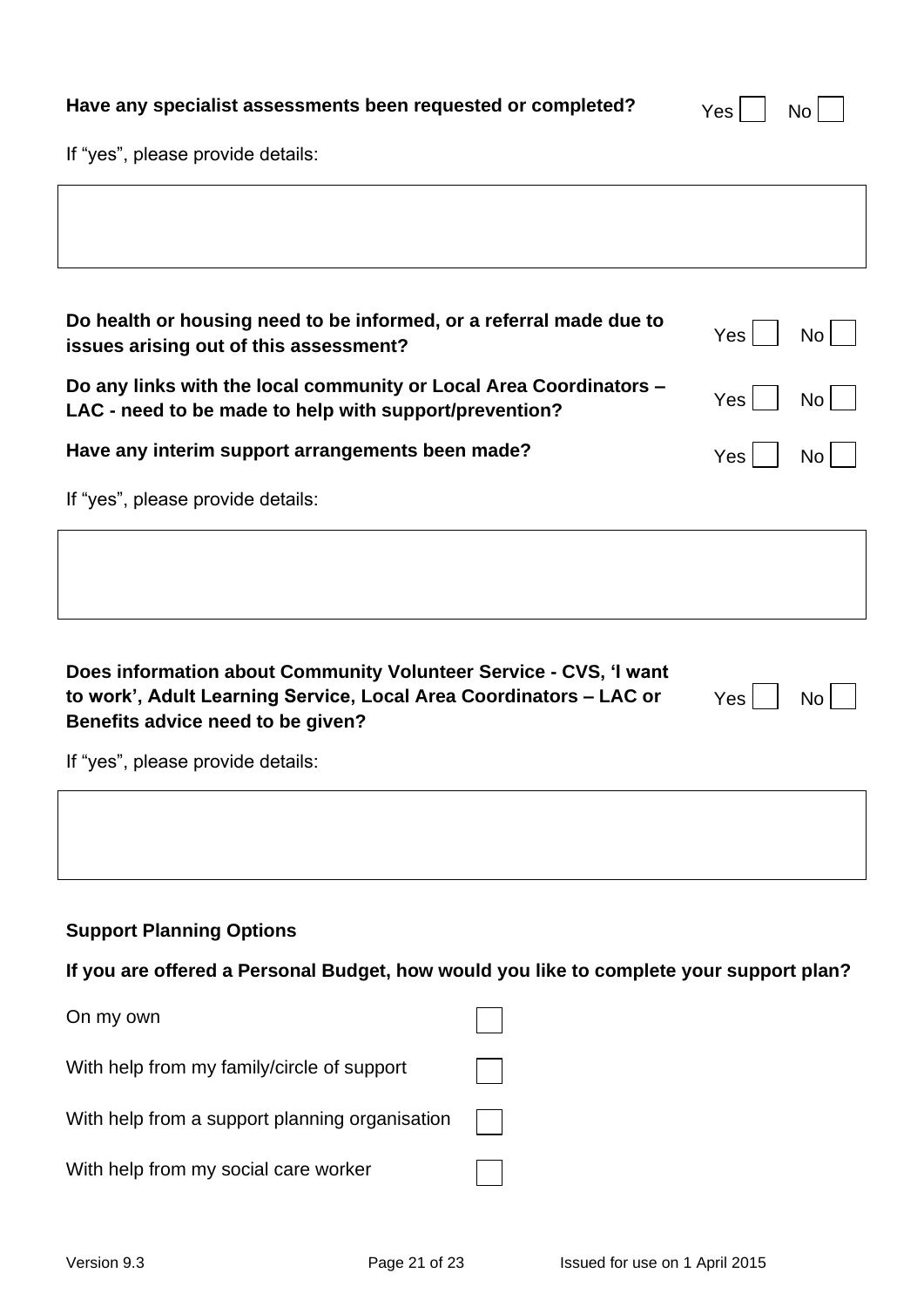### **Signing the form**

Please sign the form to say you agree that it is an honest view of the support you need and the support your family, friends and other people are willing and able to provide.

| Your signature:                                    |  |
|----------------------------------------------------|--|
| Social care worker's signature:                    |  |
| Social care worker's name and<br>telephone number: |  |
| Social care manager's signature:                   |  |
| Date assessment completed:                         |  |

#### **Social Care Workers: Please start a NEW form at review**

#### **Privacy Notice**

#### **How is your information used?**

The information we collect will be combined with other information you have given us and used so that we can assess your needs, assess your eligibility for support from social care services, to help you to write a support plan, and to arrange support services on your behalf.

#### **Who will your information be shared with?**

The information you provide may be shared with other professionals who may be involved with you for the same or similar purposes.

For further information about how your personal information will be used, please visit [www.derby.gov.uk/privacy-notice](http://www.derby.gov.uk/privacy-notice) where you can see a full copy of our Privacy Notice. Alternatively you can request a hard copy from the Contact Support Team, Business Support, Derby City Council, Council House, Derby DE1 2FS. Email: [contact.support@derby.gov.uk](mailto:contact.support@derby.gov.uk) Tel: 01332 640825